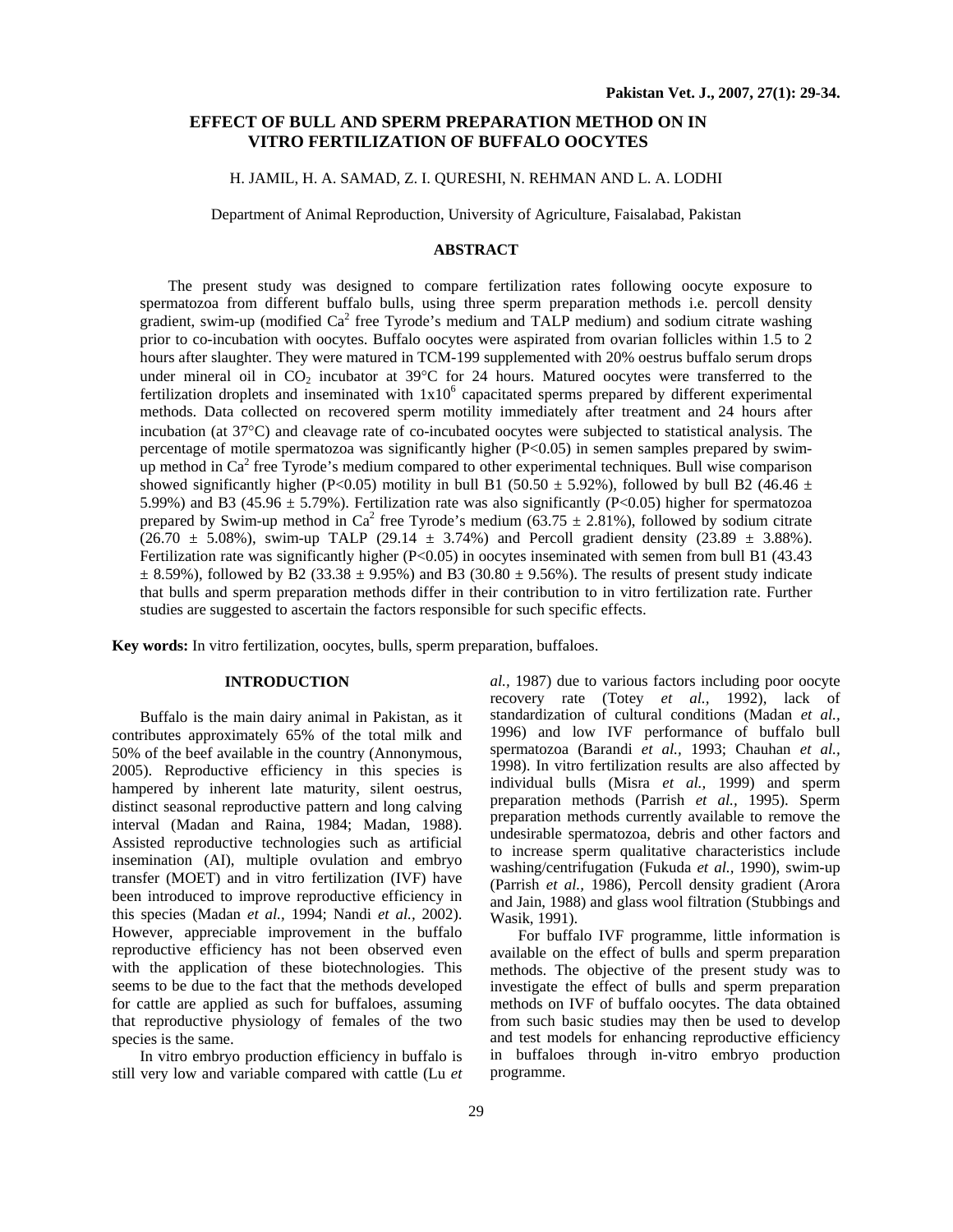# **MATERIALS AND METHODS**

#### **Collection of oocytes**

A total of 92 ovaries from sexually mature buffaloes were collected within 30 minutes after slaughter from a local abattoir and transported to the laboratory in a vacuum flask containing sterilized phosphate buffered saline (PBS, pH 7.35) supplemented with 100 iu penicillin G and 100 ug/ml of streptomycin at the 29°C (Totey *et al.,* 1992). In the laboratory, extraneous tissue was removed and ovaries were washed with 70% ethanol, followed by three rinses of PBS. Oocytes were collected by scoring method (Suss and Madison, 1983) and those possessing a full cumulus mass, unfragmated cytoplasm and intact zona were selected for further processing (Hasler *et al.,*  1995).

## **In vitro maturation**

Tissue Culture Medium (TCM-199, Sigma St. Louise, USA) supplemented with 20% estrus buffalo serum (EBS) and 10  $\mu$ g/ml gentamycin (Sigma, USA) at pH 7.4 was used for in vitro maturation (IVM). Selected oocytes were washed twice in maturation medium and 10-15 oocytes were incubated in 200 µl drops of TCM-199 covered with sterile mineral oil (Sigma) and placed in a  $CO<sub>2</sub>$  incubator at 39 $\degree$ C and 5%  $CO<sub>2</sub>$  in air for 24 hours. Then these oocytes were examined under stereomicroscope and those having well expanded cumulus cells with extrusion of the polar body were considered matured (Jainudeen *et al.,* 1993).

## **Sperm preparation**

For preparation of sperms, fresh semen was collected through artificial vagina from three buffalo bulls  $B_1$ ,  $B_2$  and  $B_3$  (12 ejaculates/bull) maintained at the Semen Production Unit, Department of Animal Reproduction, University of Agriculture, Faisalabad, Pakistan. The ejaculates having at least 70% motile spermatozoa were selected and subjected to one of the following experimental sperm preparation procedures:

#### *Percoll density gradient method*

 As per procedure of Rosenkrans *et al.* (1993), 1.5 ml of 90% Percoll was mixed with 1.5 ml of sperm-Tyrode's-Lactate (Sp-TL) stock to obtain 3 ml of 45% Percoll in a 15 ml tube. With a transfer pipette, 90% Percoll (3 ml) was carefully deposited under 45% Percoll in the bottom of the tube. Semen (0.25 ml) was deposited on the top of the Percoll gradient. This was centrifuged at 400G for 30 minutes at room temperature (25°C). Sperm pellet formed at the bottom was removed and mixed with Sp-TL to make final volume of 5 ml which was again centrifuged for 10 minutes.

After discarding supernatant, the pellet was examined for sperm concentration and diluted with Tyrodealbumin-lactate-pyruvate (TALP: NaCL 99.0 mM, KCl 3.1 mM, NaHCO<sub>3</sub> 25.0 mM, NaH<sub>2</sub>PO<sub>4</sub> 0.35 mM, bovine serum albumin 6.0 mg/ml, sodium pyruvate 1.0 mM, DL-lactic acid 21.6 mM, Hepes 10 mM) medium to have final concentration of  $1x10^6$ /ml of TALP.

## *Swim up method*

Swim-up method (Parrish *et al.,* 1985) was performed with two types of media separately; i) Modified  $Ca^{2+}$  free Tyrode's medium and ii) Tyrodealbumin-lactate-pyruvate (TALP) medium. Each medium (pH 7.3-7.4) was incubated in an atmosphere of 5%  $CO<sub>2</sub>$  in air at 38.5°C for 2 hours prior to use. A 0.25 ml of fresh semen was deposited at the bottom of 1.5 ml of each medium separately. The tubes were incubated in an atmosphere of 5%  $CO<sub>2</sub>$  in air at 38.5°C for 30 minutes and supernatant from same media tubes was pooled separately in sterile conical tube and centrifuged at 100G for 10 minutes. The supernatant was discorded, saving 100 ul sperm suspension at the bottom of each tube. This sperm suspension in each tube was diluted with 1 ml of respective medium. This preparation was equilibrated at room temperature for 5 minutes. After adding 5 ml of more medium, it was again centrifuged for 10 minutes at 100 G. The supernatant was again discarded and remaining 100 ul of sperm suspension in each tube was diluted with same medium containing heparin (21.87 iu/ml) and incubated finally for 15 minutes in  $CO<sub>2</sub>$  incubator at 38.5 $°C$ .

#### *Sodium citrate washing*

In sodium citrate washing method (Samad *et al.,*  1998), 0.25 ml of fresh semen was mixed with 2.9% sodium citrate to make final volume of 5 ml. The suspension was centrifuged at 300G for 10 minutes. The supernatant was discarded and the pellet containing sperms was dissolved in 3 ml of 2.9% sodium citrate and centrifuged again for 10 minutes. After discarding supernatant, the concentration was determined in sperm pellet and sufficient Tyrode solution was added to obtain final sperm concentration of  $1x10^6$ /ml of medium.

#### **In vitro fertilization**

 For in vitro fertilization, 10-15 IVM oocytes were washed with IVF media and shifted to fertilization drops (200 ul) made in separate petri dishes for separate IVF media. Oocytes were inseminated with  $1x10^6$ spermatozoa obtained from three bulls prepared by different experimental methods. The oocytes were coincubated with spermatozoa for 24 hours at 39°C, after which cleavage rates were recorded.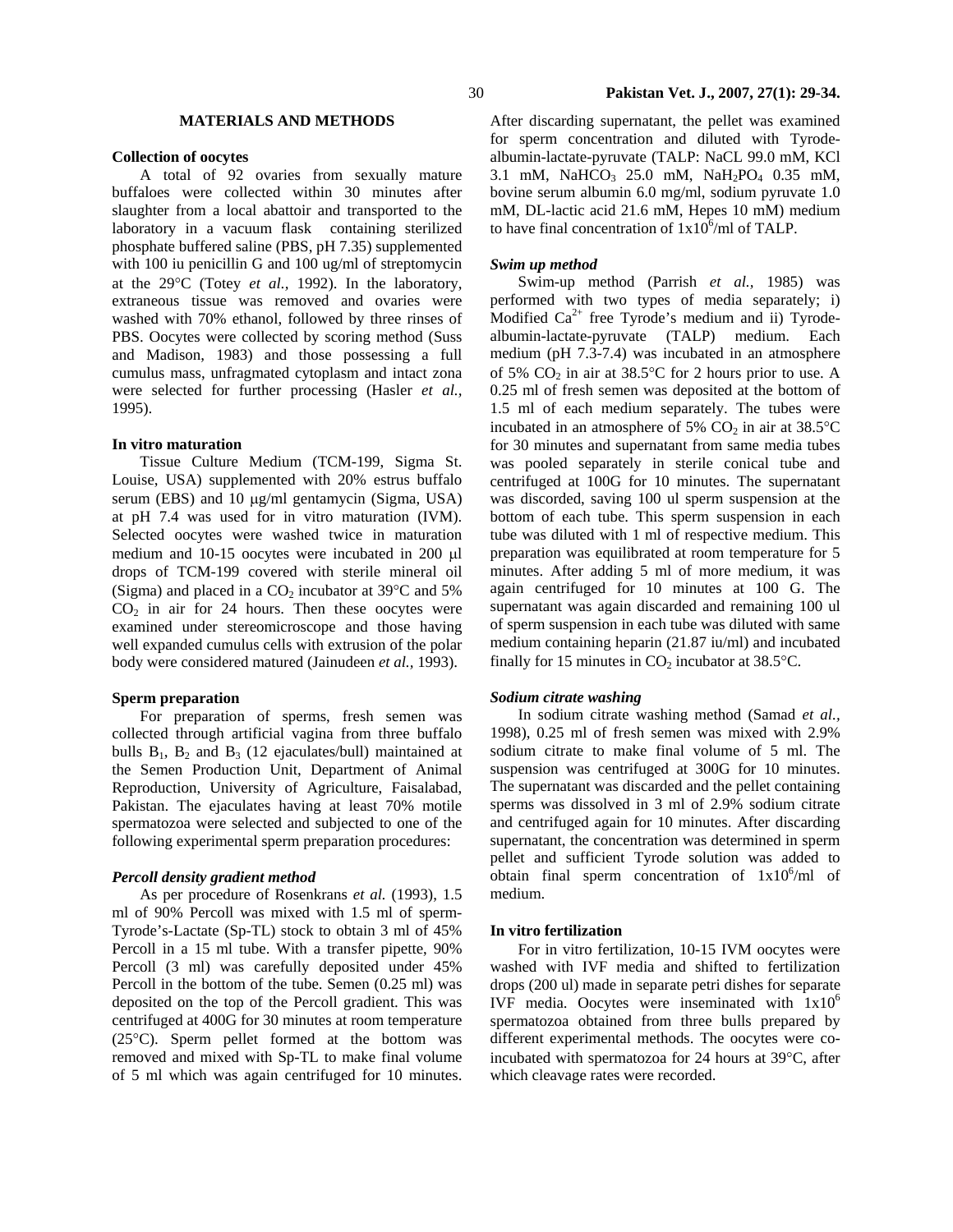## **Statistical analysis**

The data collected on effect of sperm preparation methods and bulls on motility percentage and fertilization rate were subjected to completely randomized design (Steel and Torrie, 1980). Means were compared by Duncan's Multiple Range Test (Duncan, 1955).

## **RESULTS**

 The comparative values of motility percentage (mean  $\pm$  SE) for three bulls and four sperm preparation methods are given in Table 1. The post treatment motility was significantly higher  $(P<0.05)$  in Swim-up method with  $Ca<sup>2</sup>$  free Tyrode's medium compared with other sperm preparation techniques. All other methods differed non significantly among themselves. Sperm incubation at  $37^{\circ}$ C for 24 hours showed significantly lower motility percentage compared with that recorded immediately after treatment. This was true for all sperm preparation methods.

Bull wise comparison showed that the recovery of motile spermatozoa was significantly higher (P<0.05) in bull B1 (50.50  $\pm$  5.92%) than B2 (46.46  $\pm$  5.99%) and B3 (45.46  $\pm$  5.79%). The latter two bulls differed non significantly from each other (Table 1).

The data on effect of bulls and sperm preparation methods on fertilization rate have been shown in Table 2. The sperms prepared by swim-up method in  $Ca<sup>2</sup>$  free Tyrode's medium showed highest fertilization rate  $(63.75 \pm 2.81\%)$ , followed by swim-up in TALP (29.14)  $\pm$  3.74%), sodium citrate (26.70  $\pm$  5.08%) and Percoll density gradient (23.89  $\pm$  3.88%), the difference was significant (P<0.05). The fertilization rate was also significantly higher (P<0.05) for semen samples collected from bull B1 (43.43  $\pm$  8.59%) than bull B2  $(33.38 \pm 9.95\%)$  and B3  $(30.80 \pm 9.56\%)$ . The latter two bulls differed non significantly from each other.

# 31 **Pakistan Vet. J., 2007, 27(1): 29-34.**

# **DISCUSSION**

 Sperm preparation for IVF procedures not only remove seminal plasma, but also harvest the best spermatozoa from ejaculated or preserved semen. The present study revealed that swim-up in modified  $Ca<sup>2</sup>$ free Tyrode's medium gave significantly higher %age of motile spermatozoa immediately following treatment and also 24 hrs incubation at 37°C. Several IVF techniques have been used successfully to capacitate fresh or frozen thawed bull semen (Parrish *et al.,* 1988; Ijaz and Hunter, 1989; Ayoub and Hunter, 1993). Techniques of sperm washing involve the removal of seminal coating proteins adsorbed on surface membrane of the sperm (Yanagimachi, 1988). Ejaculated or frozen sperm have been washed free of seminal plasma components using percoll density gradient (Utsumi *et al.,* 1991), centrifugation (Parrish *et al.,* 1988) or swimup procedure (Choi *et al.,* 1991).

 The present study shows that buffalo bull spermatozoa can be successfully capacitated in  $Ca<sup>2</sup>$  free Tyrode's medium, as has been reported earlier by Behnke *et al*. (1987) for the cow bull. Working and Meizel (1983) reported that the addition of calcium had no effect, but an alkaline medium was necessary for the sperm cells to capacitate and for acrosome reaction to occur. In the present study, alkaline pH of the medium appears to be sufficient to capacitate spermatozoa over calcium requirement that was reported to be necessary for mammalian spermatozoa (Yanagamachi and Usui, 1986; Behnke *et al.,* 1987). Buffalo bull spermatozoa in calcium free medium behaved similar to that of cow bull spermatozoa. In the buffalo IVF programme, the motile spermatozoa have been obtained by swim-up (Boni *et. al.,* 1994), percoll density gradient (Totey *et al.,* 1993; Jainudeen *et al.,* 1993) and sodium citrate washing (Samad *et al.,* 1998) methods. Modified Ca<sup>2</sup> free Tyrode's medium for the preparation of buffalo

| post treatment (mic) and after $\pi$ ms measured (me) at $\sigma$ $\sigma$ |     |                                       |                                  |                                 |                               |  |
|----------------------------------------------------------------------------|-----|---------------------------------------|----------------------------------|---------------------------------|-------------------------------|--|
|                                                                            |     | Recovery of motile spermatozoa $(\%)$ |                                  |                                 | <b>Overall</b>                |  |
| <b>Sperm preparation method</b>                                            |     | <b>B</b> 1                            | $\bf{R}2$                        | B <sub>3</sub>                  |                               |  |
| Percoll density gradient                                                   | Ime | $73.67 \pm 2.96^{ab}$                 | $71.67 \pm 1.67^{\overline{bc}}$ | $67.67 \pm 1.45$ <sup>bcd</sup> | $70.12 \pm 3.62^b$            |  |
|                                                                            | Inc | $16.00 \pm 3.06^{\text{f}}$           | $11.67 \pm 1.67$ <sup>fgh</sup>  | $11.00 \pm 2.08$ <sup>fgh</sup> | $12.89 \pm 1.78$ <sup>d</sup> |  |
| Swim up - TALP                                                             | Ime | $74.00 \pm 2.08^{ab}$                 | $67.67 \pm 1.45$ <sup>bcd</sup>  | $70.00 \pm 2.89$ <sup>bc</sup>  | $70.56 \pm 4.25^{\rm b}$      |  |
|                                                                            | Inc | $15.67 \pm 1.45$ <sup>fg</sup>        | $8.00 \pm 1.25^{\rm h}$          | $11.00 \pm 2.08$ <sup>fgh</sup> | $11.56 \pm 2.31^{\text{d}}$   |  |
| Swim up $Ca^2$ free                                                        | Ime | $78.67 \pm 0.67^{\text{a}}$           | $73.33 \pm 1.67^{ab}$            | $71.67 \pm 1.67^{\rm bc}$       | $74.34 \pm 5.41^{\circ}$      |  |
|                                                                            | Inc | $67.67 \pm 1.45$ <sup>bcd</sup>       | $62.33 \pm 1.45^{\text{dc}}$     | $61.00 \pm 2.08^{\circ}$        | $63.67 \pm 1.85^c$            |  |
| Sodium Citrate                                                             | Ime | $72.33 \pm 1.45^{ab}$                 | $67.67 \pm 1.45$ <sup>bcd</sup>  | $65.67 \pm 3.48$ <sup>cdf</sup> | $68.56 \pm 4.68^b$            |  |
|                                                                            | Inc | $14.00 \pm 1.00$ <sup>fgh</sup>       | $9.33 \pm 0.67$ <sup>gh</sup>    | $9.67 \pm 2.73^{\text{fgh}}$    | $11.00 \pm 5.84^{\text{d}}$   |  |
| Overall                                                                    |     | $50.50 \pm 5.92^{\text{a}}$           | $46.46 \pm 5.99^b$               | $45.46 \pm 5.79^b$              |                               |  |

**Table 1: Effect of bulls and sperm preparation methods on recovery of motile spermatozoa immediately post treatment (Ime) and after 24 hrs incubation (Inc) at 37**°**C** 

Values sharing similar letters in a column or a row differed non significantly  $(P<0.05)$ .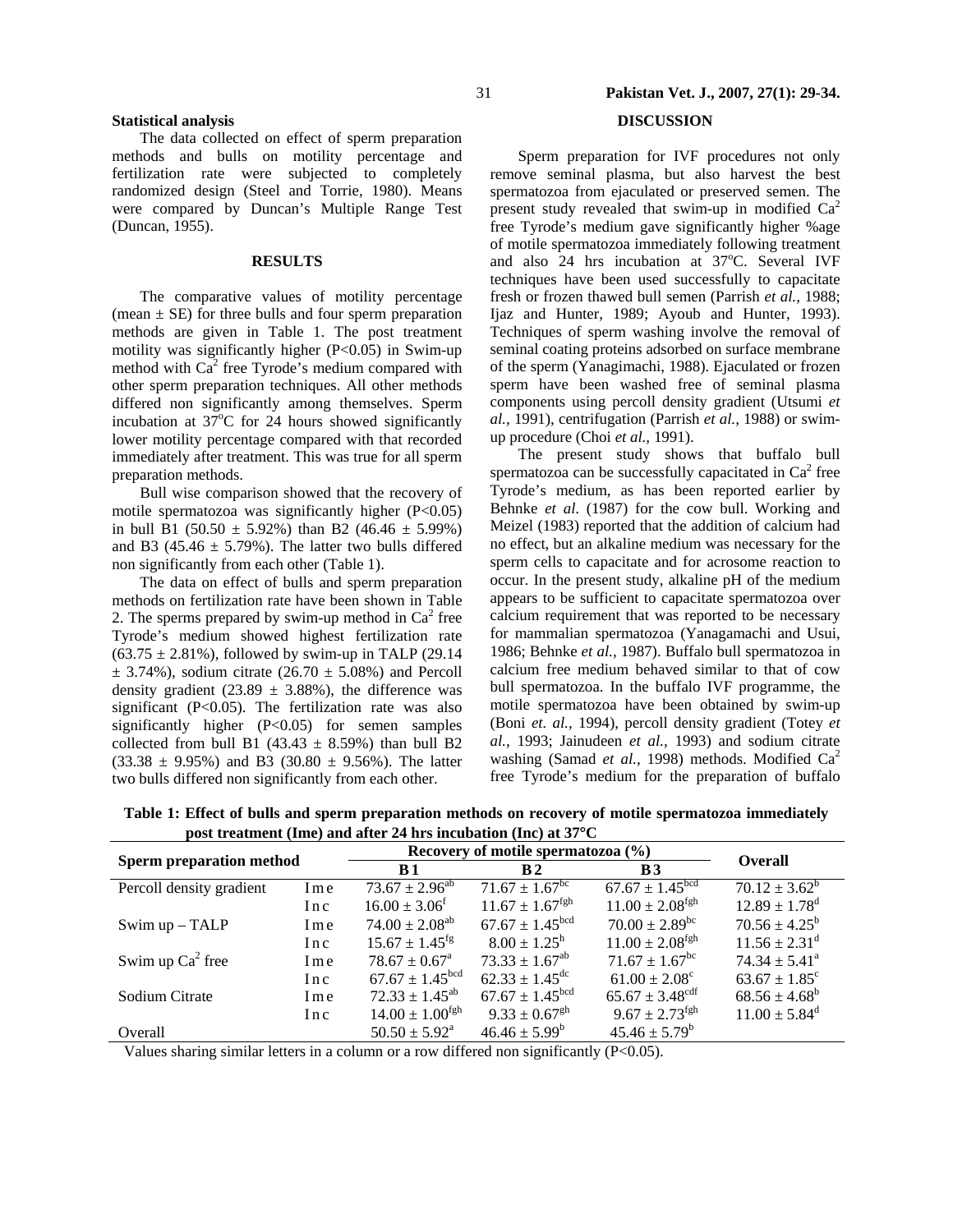|                                 | <b>Fertilization rate</b> $(\% )$ | <b>Overall</b>           |                    |                           |
|---------------------------------|-----------------------------------|--------------------------|--------------------|---------------------------|
| <b>Sperm preparation method</b> | B1                                | <b>B2</b>                | B <sub>3</sub>     |                           |
| Percoll media                   | $31.57 \pm 0.93$                  | $21.05 \pm 0.80$         | $19.04 \pm 1.18$   | $23.89 \pm 3.88^{\circ}$  |
| Swim up-TALP                    | $36.36 \pm 0.73$                  | $27.27 + 1.62$           | $23.80 \pm 0.68$   | $29.14 \pm 3.74^b$        |
| Swimup- $Ca^2$ free             | $68.96 \pm 1.15$                  | $62.96 \pm 0.85$         | $59.32 \pm 0.91$   | $63.75 \pm 2.81^{\circ}$  |
| Sodium citrate                  | $36.84 \pm 1.49$                  | $22.22 \pm 0.99$         | $21.05 \pm 1.61$   | $26.70 \pm 5.08^{\rm bc}$ |
| Overall                         | $43.43 \pm 8.59^{\circ}$          | $33.38 \pm 9.95^{\rm b}$ | $30.80 \pm 9.56^b$ |                           |

**Table 2: Effect of bulls and sperm preparation methods on fertilization rate of buffalo follicular oocytes** 

Values sharing similar letters in a column or a row differed non significantly (P<0.05).

bull sperms has not been documented in the literature earlier. This study concluded that modified  $Ca<sup>2</sup>$  free Tyrode's medium in swim-up method gives significantly higher motile spermatozoa recovery compared to other experimental media.

 In the present study, spermatozoa prepared in modified  $Ca^2$  free Tyrode's medium with swim-up gave higher fertilization rate than spermatozoa treated with other sperm preparation media. This might have been due to better capacity of  $Ca^2$  free medium in terms of sperm capacitation and its penetration in to the ovum than other IVF media. Earlier authors have reported different methods of sperm preparation and in vitro penetration, pronucleus formation and cleavage rates (Polomo *et al.,* 1994; Dode *et al.,* 2002). Parrish *et al*. (1995) reported higher penetration and cleavage rates of bovine oocytes by swim-up method compared to percoll treatment. Mendes *et al.* (2003) reported that sperms obtained from percoll centrifugation resulted in higher cleavage rates and embryo production compared to sperms obtained from washing or centrifugation. However, Avery and Greve (1995) and Samad *et al.* (1998) reported that sodium citrate washing was better than Percoll density gradient for the preparation of buffalo sperms for IVF with no detrimental effect on cleavage rates.

 Bulls differ in their ability to produce offsprings, both in natural and artificial breeding systems (Saacke *et al.,* 1994). It is well known that sperm from different bulls differ in their ability to fertilize the oocyte in vitro, thus kinetics of early cleavage can be used to differentiate bulls of high and low fertility (Ward, 2002).

 In the present study, the results of fertilization/cleavage varied among the spermatozoa used from three buffalo bulls. Lambert *et al*. (1984) used spermatozoa from five different bulls and recorded fertilization rates varying from 14 to 46%. These workers regarded individual bull variation as one of the most important factors influencing in vitro fertilization rate. Similar results have been recorded in the studies of Hanada (1985) and Aoyagi *et al*. (1988). Shi *et al*. (1990) suggested that the variation arising from

different bulls is greater than that arising from same bull's ejaculates in their contribution to fertilization and embryonic development. The differences between bulls appear to be dependent on their individual characteristics, rather than the results of a random error in semen sampling. Bulls may influence events as a result of the mechanism by which the sperm activates the oocyte and triggers synthesis of compounds needed for the cell cycle. The sperm cell itself contributes something that is required for regulating the zygotic cell cycle.

In conclusion, swim-up in modified  $Ca^2$  free Tyrode's medium was found to be the best method for preparation of buffalo bull spermatozoa, as determined by significantly higher recovery of motile spermatozoa immediately post treatment and after 24 hours incubation of treated spermatozoa at  $37^{\circ}$ C. Spermatozoa obtained with this method also gave higher fertilization rate of IVM oocytes compared to spermatozoa treated with other techniques. Additionally, specific effect of bulls on the fertilization rate of IVM oocytes was also positive.

## **REFERENCES**

- Annonymous, 2005. Economic Survey of Pakistan. Finance Division, Economic Advisory Wing, Islamabad.
- Aoyagi, Y., K. Fujii, Y. Iwazumi, M. Furudate, Y. Fukeii and H. Ono, 1988. Effect of two treatments on semen from different bulls on in vitro fertilization results of bovine oocytes. Theriogenology, 30: 973-985.
- Arora, N. and M. C. Jain, 1988. Sephadex G-200 column chromatography studies on bubaline semen fractions. Cell Mol. Biol., 34: 239-246.
- Avery, B. and T. Greve, 1995. Impact of Percoll on bovine spermatozoa used for in vitro insemination. Theriogenology, 44: 871-878.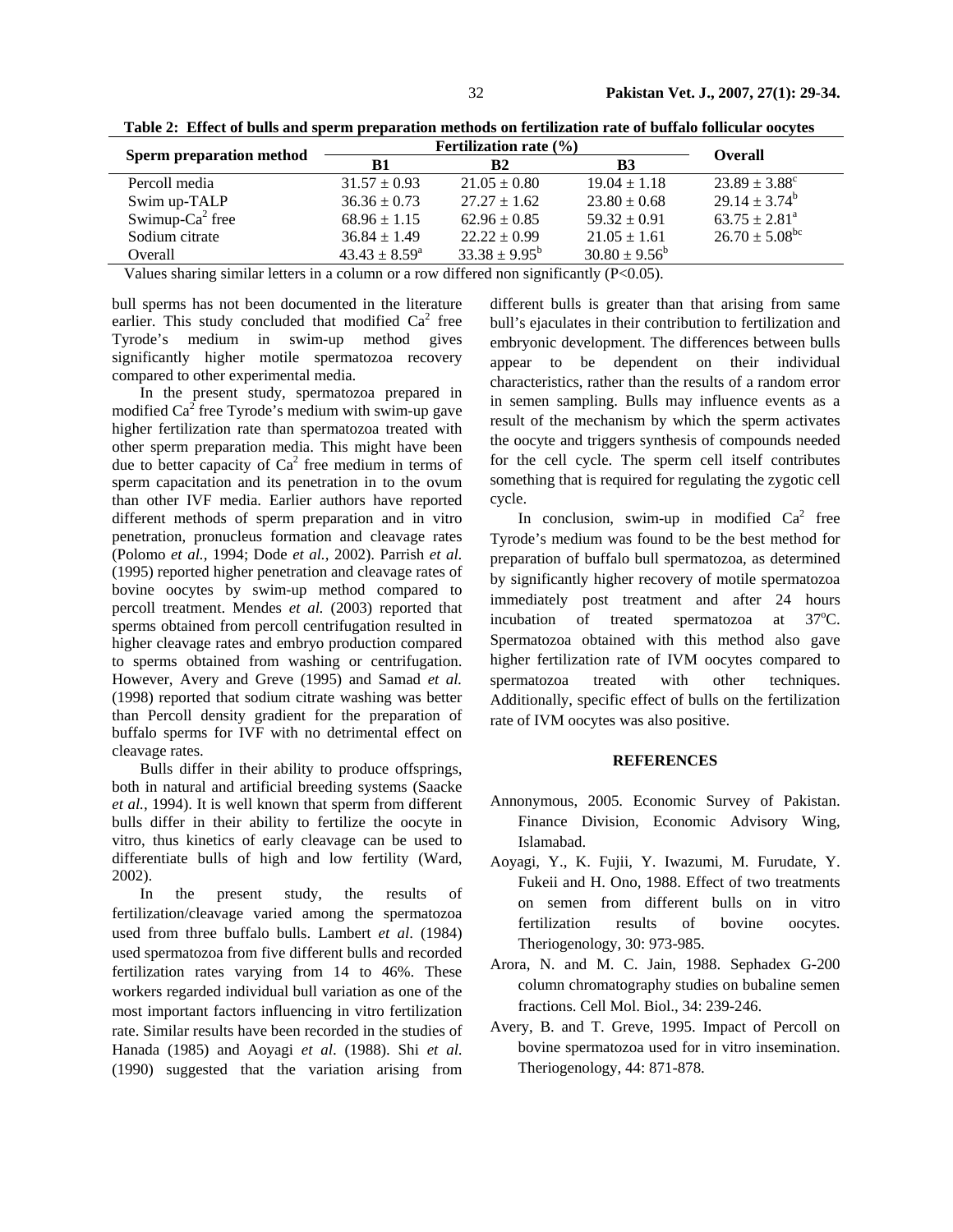- Ayoub, M. and A. G. Hunter, 1993. Parthenogenetic activation of in vitro matured bovine oocytes. J. Dairy Sci., 74: 421 (Abstract).
- Barandi, Z., I. Solti, S. Cseh, Z. S. Varga, Z. Machaty and G. Vajta, 1993. Comparison of in vitro fertilizing ability of sperm from endangered Hungarian Grey bulls. Anim. Reprod. Sci., 31: 13- 19.
- Behnke, E. J., A. P. Byers, A. G. Hunter, E. F. Bostwick and R. J. Orts, 1987. A bovine sperm epitope whose expression changes with in vitro capacitation conditions.  $20<sup>th</sup>$  Meeting Society for the Study of Reproduction, Urbana-Illinois, USA. P. 74 (Abstract). .
- Boni, R., S. Rovielo, V. Barbieri and L. Zicarelli, 1994. In vitro embryo production in buffalo species. Proc.  $48<sup>th</sup>$  Cong. Italian Soc. Vet. Sci., (S.I.S. Vet): 307-311.
- Chauhan, M. S., S. K. Singla, P. Palta, R. S. Manik and M. L. Madan, 1998. In vitro maturation and fertilization and subsequent development of buffalo (*Bubalus bubalis*) embryos: Effects of oocytes quality and type of serum. Reprod. Fertil. Develop., 10: 173-177.
- Choi, Y. H., Y. Fukui and H. Ono, 1991. Effects of media and the presence of bovine epithelial cells during in vitro fertilization on fertilizability and developmental capacity of bovine oocytes. Theriogenology, 36: 863-873.
- Dode, M. A. N., N. C. Rodovalho, V. T. Ueno and C. E. Fernandes, 2002. The effect of sperm preparation and co-incubation time on in vitro fertilization of *Bos indicus* oocytes. Anim. Reprod. Sci., 69: 15- 23.
- Duncan, D. B., 1955. Multiple range and multiple Ftest. Biometrics, 11: 1-42.
- Fukuda, Y., M. Iehikawa, K. Naito and Y. Toyoda, 1990. Birth of normal calves resulting from bovine oocytes matured, fertilized and cultured with cumulus cells in vitro upto the blastocyst stage. Biol. Reprod., 42: 114-119.
- Hanada, A., 1985. In vitro fertilization in cattle with particular reference to sperm capacitation by ionophore A-23187. Japan's J. Anim. Reprod., 31: 56-61.
- Hasler, J. F., W. B. Henderson, P. J. Hurtgen, Z. Q. Jin, A. D. McCauley, S. A. Mowes, B. Neely, L. S. Shuey, J. E. Stokes and S. A. Trinmer, 1995. Production, freezing and transfer of bovine IVF embryos and subsequent calving results. Theriogenology, 43: 141-152.
- Ijaz, A. and A. G. Hunter, 1989. Effect of washing and capacitating media pH on bull sperm motility,

acrosome integrity and ability to penetrate zonafree hamster oocytes. J. Dairy Sci., 72: 2691-2699.

- Jainudeen, M. R., Y. Takahashi, M. Nihayah and H. Kanagawa, 1993. In vitro maturation and fertilization of swamp buffalo (*Bubalus bubalis*) oocytes. Anim. Reprod. Sci., 31: 205-212.
- Lambert, R. D., M. A. Sirard, C. Bernard and R. Beland, 1984. The fertilization performance of bovine and rabbit spermatozoa capacitated in vitro. Proc.  $10^{th}$  Intern. Cong. Anim. Reprod. Artif. Insem., Illinois, USA, 3: 292.
- Lu, K. H., I. Gordon, M. Gallagher and H. McGovern, 1987. Pregnancy established in cattle by transfer of embryos derived from in vitro fertilization of oocytes matured in vitro. Vet. Rec., 121: 259-260.
- Madan, M. L. and V. S. Raina, 1984. Fertility and performance of buffaloes under tropical conditions. In: 10<sup>th</sup> Intern. Cong. Anim. Reprod. Artif. Insem., Illinois, USA, 2: 142.1-142.4.
- Madan, M. L., 1988. Status of reproduction in female buffalo. 2nd World Buffalo Congress, New Dehli, Compendium of Latest Research, 89-100.
- Madan, M. L., S. K. Singla, M. B. Chauhan and R. S. Manik, 1994. In vitro production and transfer of embryos in buffaloes. Theriogenology, 41: 139- 143.
- Madan, M. L., S. K. Das and P. Palta, 1996. Application of reproductive technology to buffaloes. Anim. Reprod. Sci., 42: 299-306.
- Mendes, J. U. B., Jr. P. D. Burns, J. F. De LaTorre-Sanchez and G. E. Seidel, Jr., 2003. Effect of heparin cleavage rates and embryo production with four bovine sperm preparation protocols. Theriogenology, 60: 331-340.
- Misra, A. K., M. M. Rao, R. Kasiraj, N. S. R. Reddy and H. C. Pant, 1999. Bull specific effect on fertilization rate and viable embryo recovery in the superovulated buffalo (*Bubalus bubalis*). Theriogenology, 52: 701-707.
- Nandi, S., H. M. Raghu, B. M. Ravindranatha and M. S. Chauhan, 2002. Production of buffalo (*Bubalus bubalis*) embryos in vitro: Premises and promises. Reprod. Dom. Anim, 37: 65-74.
- Parrish, J. J., J. L. Susko-Parrish and N. L. First, 1985. Effect of heparin and chondroitin sulfate on acrosome reaction and fertility of bovine sperm in vitro. Theriogenology, 24: 557-549.
- Parrish, J. J., J. L. Susko-Parrish, M. L. Leibfried-Rutledge, E. S. Crister, W. H. Eyestone and N. L. First, 1986. Bovine in vitro fertilization with frozen thawed semen. Theriogenology, 25: 591-600.